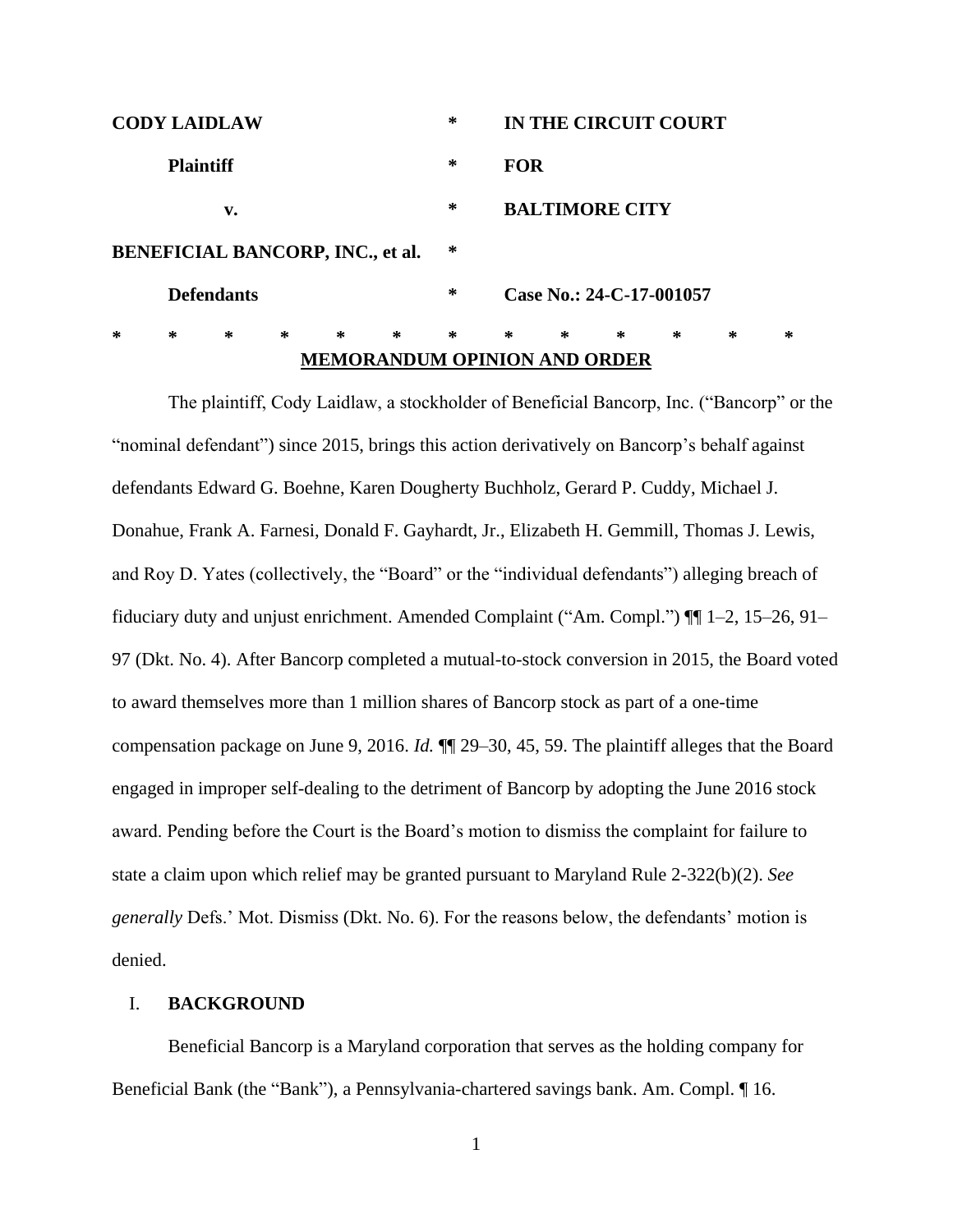Founded in 1853, the Bank has in recent years undergone a series of corporate reorganizations. *See id.* ¶¶ 27, 29–30. In 2004, the Bank became a wholly-owned subsidiary of Beneficial Mutual Bancorp ("Mutual Bancorp"), an entity which was itself a wholly-owned subsidiary of Beneficial Savings Bank MHC ("MHC"), a federally-chartered mutual holding company. *Id.* ¶ 27. Beneficial Mutual Bancorp became a publicly-traded company in July of 2007, with an initial public offering of 23,606,625 shares representing 26% of Mutual Bancorp's outstanding common stock. *Id.* ¶ 28. MHC retained a 56% controlling stake in the mutual organization. *Id.*

On August 14, 2014, the Bank and its parent companies adopted a Plan of Conversion and Reorganization pursuant to which the Bank would reorganize as a fully public stock holding company and MHC would cease to exist. *Id.* ¶ 29. Bancorp, the nominal defendant, was founded to achieve this purpose, with defendants Boehne, Bucholz, Cuddy, Farnesi, Gayhardt, Gemmill, Lewis, and Yates serving as inaugural members of its board of directors. *See id.* ¶¶ 17–20, 21– 26, 29. Over the next four months, Bancorp became the Bank's sole proprietor, shares in Mutual Bancorp were exchanged for stock in the new entity, and MHC—its shares in Mutual Bancorp having been cancelled—was dissolved. *Id.* The mutual-to-stock conversion was completed on January 12, 2015. *Id.* ¶ 30.

For their services to the corporation, Bancorp provided its non-employee directors<sup>1</sup> with compensation packages ranging in value from \$62,786 to \$105,911 in 2015, for an average total compensation of \$77,521 per non-employee director. 2 *Id.* ¶ 35. Cuddy, the corporation's

 $\overline{a}$ 

<sup>&</sup>lt;sup>1</sup> Defendants Boehne, Bucholz, Farnesi, Gayhardt, Gemmill, Lewis, and Yates served as Bancorp's non-employee directors for the entirety of 2015. *Id.* **[33.** Non-party Joseph J. McLaughlin served as a non-employee director until May of that year. *Id.* McLaughlin's seat sat vacant until September 2015, when defendant Donahue joined Bancorp's board of directors. *Id.*

<sup>&</sup>lt;sup>2</sup> Defendant Donahue and non-party McLaughlin are excluded from these figures because they served less than the full year. *Id.* ¶ 35.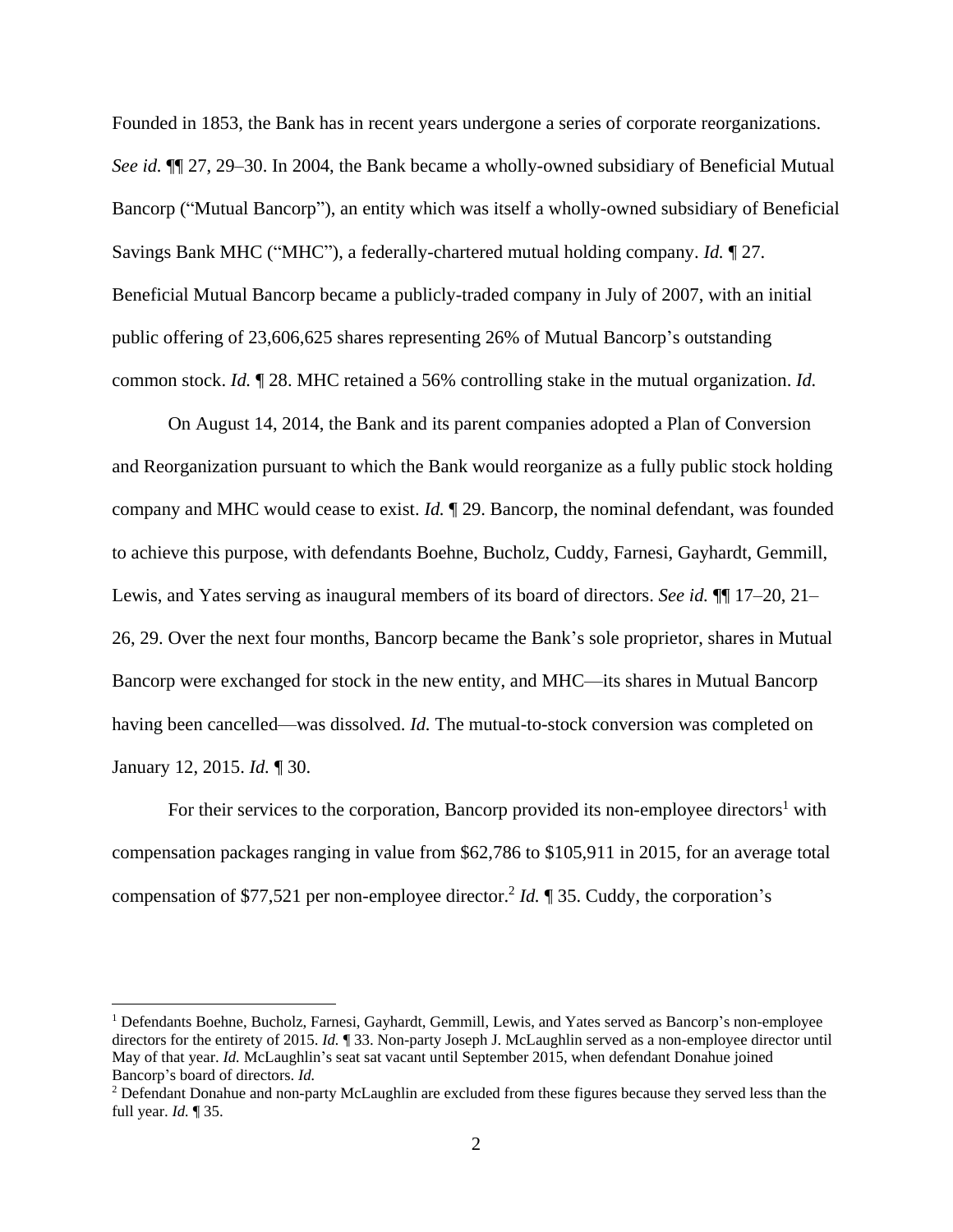president/CEO and sole employee director, received cash, stock awards and other benefits totaling \$1,712,889 during the same period. *Id.* ¶ 37.

On March 2, 2016, the Board—having been joined in September 2015 by defendant Donahue, *id.* ¶ 33—voted to adopt the 2016 Omnibus Incentive Plan (the "stock plan"). *Id.* ¶ 38. Under the stock plan, the Board reserved 3,500,000 shares of Bancorp common stock to be disbursed as compensation to the company's officers, employees, directors and other service providers at the direction and discretion of the Board upon the recommendation of its Compensation Committee. *Id.* ¶ 39. Bancorp stockholders approved the stock plan at the corporation's 2016 annual meeting on April 21, 2016. *Id.* ¶ 42. Although the stock plan vested broad discretion in the Board to disburse the reserved shares as needed, the proxy statement issued by the company to stockholders forecast that the 3.5 million share reserve would satisfy the company's compensation needs for the next five years. *Id.* ¶ 41, 43.

Seven weeks later on June 9, 2016, the directors, acting pursuant to the stock plan and approving the recommendation of the four-member Compensation Committee, awarded themselves 1,043,416 shares of reserved stock as a bonus for their role in the mutual-to-stock conversion. *Id.* ¶¶ 45–46, 59, 64, 66, 73. Under the terms of the award, Cuddy stands to receive 498,000 of these shares, valued at \$6,787,740. 3 *Id.* ¶ 46. Farnesi, as board chairman, will receive 82,639 shares of Bancorp stock worth \$1,126,370. *Id.* The remaining non-employee directors will each receive 66,111 shares valuing \$901,093. *Id.* All told, the June 2016 stock award values more than \$14 million. *Id.*

Without making demand on the Board, *id.* ¶ 87, the plaintiff filed this suit derivatively on behalf of Bancorp on March 3, 2017. An Amended Complaint (Dkt. No. 4) followed on April 6,

 $\overline{a}$ 

<sup>3</sup> All share values are calculated based on the shares' \$13.63 value at market closing on June 9, 2016. *Id.* ¶ 46.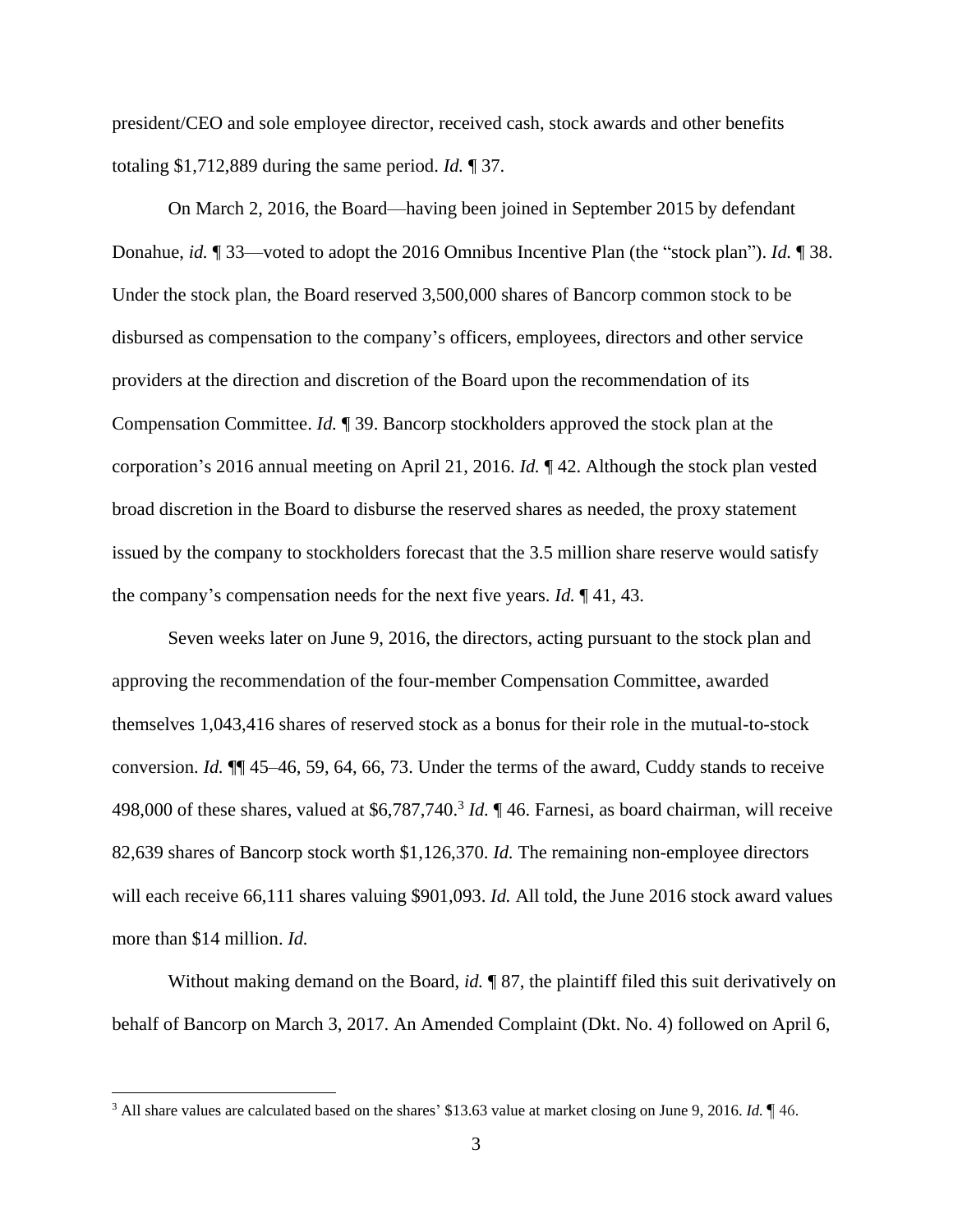2017. On May 19, 2017, the defendants moved to dismiss the complaint in its entirety (Dkt. No. 6). Plaintiff opposed the motion in his Response (Dkt. No. 6/1), filed June 23, 2017; the defendants filed their Reply (Dkt. No. 6/5) on July 18, 2017. The Court heard oral argument on the motion to dismiss on August 4, 2017 (Dkt. No. 6/3).

## II. **LEGAL STANDARD**

To survive a motion to dismiss under Maryland Rule 2-322(b)(2), a complaint "must allege facts that, if proved, would entitle [the plaintiff] to relief." *Pittway Corp. v. Collins*, 409 Md. 218, 238 (2009) (citing *Arfaa v. Martino*, 404 Md. 364, 380–81 (2008)); *Shenker v. Laureate Education, Inc.*, 411 Md. 317, 335 (2009) ("[D]ismissal is proper] only if the allegations and permissible inferences, if true, would not afford relief to the plaintiff  $\dots$ . Although a complaint need not contain "facts sufficient to *prove* the claim" in order to withstand a Rule 2-322(b)(2) motion, *Lloyd v. GMC*, 397 Md. 108, 132 (2007), "[m]ere conclusory charges" are insufficient to state a cause of action, *id.* at 121. The complaint must allege "relevant and material facts" which, when considered with "all inferences that reasonably may be drawn therefrom," would entitle the plaintiff to the relief requested if proven at trial. *Shenker*, 411 Md. at 335; *Pittway Corp.*, 409 Md. at 238.

In considering a motion to dismiss for failure to plead a claim on which relief can be granted, the court must consider the complaint in its entirety, accepting all allegations in the complaint as true, even if doubtful in fact, and construe all reasonable inferences in favor of the plaintiff. *Shenker*, 411 Md. at 335 ("[The] Court [must] view[ ] all well-pleaded facts and the inferences from those facts in a light most favorable to the plaintiff, the non-moving party."); *Arffa v. Martino*, 404 Md. 364, 381 (2008) ("[A motion to dismiss should be granted] only if the alleged facts and permissible inferences, so viewed, would, if proven, nonetheless fail to afford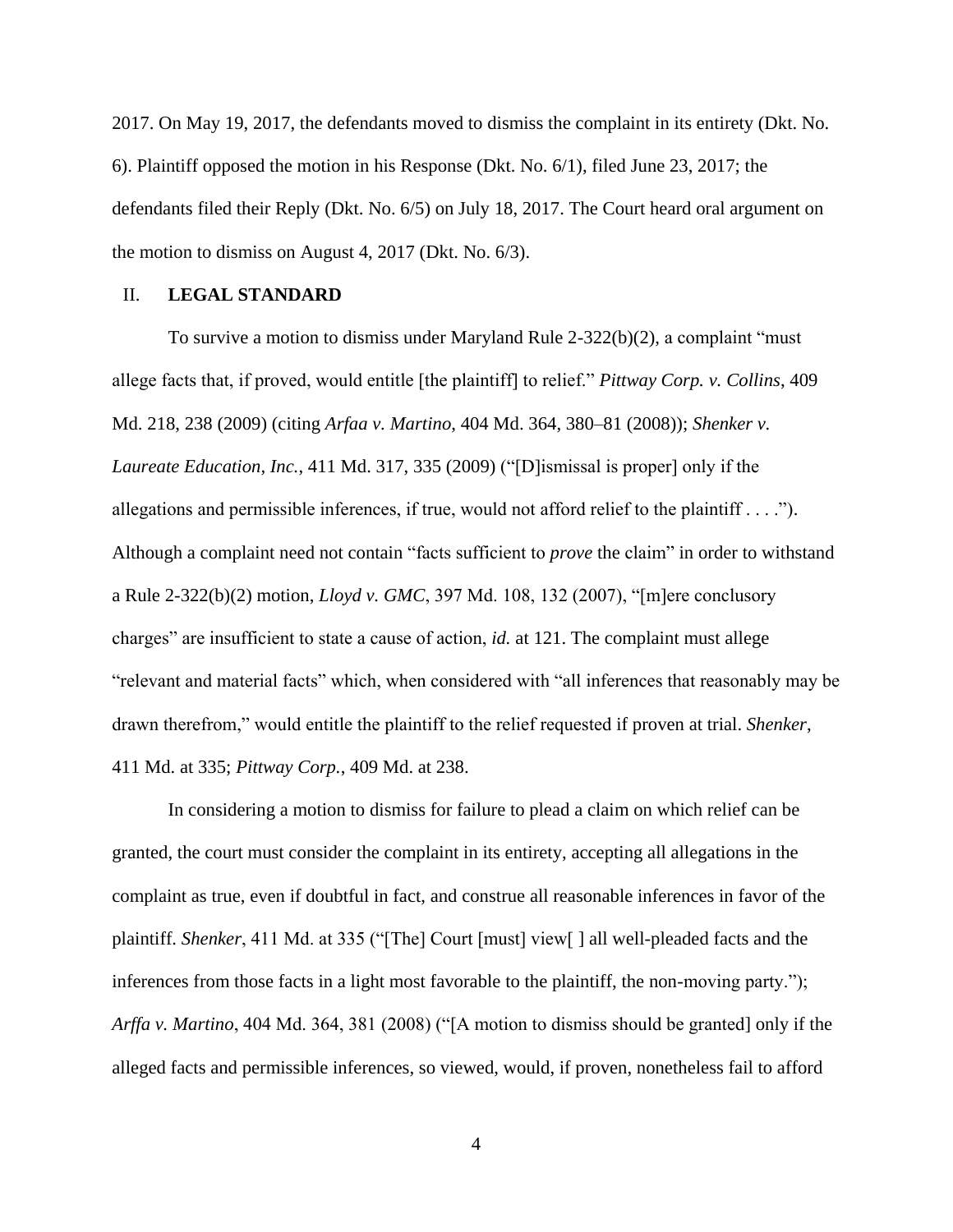relief to the plaintiff." (citations omitted)); *George Wasserman & Janice Wasserman Goldstein Family LLC v. Kay*, 197 Md. App. 586, 607 (2011) (same).

## III. **DISCUSSION**

Although the plaintiff is a stockholder in Bancorp, he has not sued the Board directly. He only brings claims derivatively on behalf of the corporation. Am. Compl. ¶¶ 1, 95, 99. In Count One, the plaintiff alleges that the Board breached their fiduciary duty of loyalty to the corporation by engaging in impermissible self-dealing. *Id.* ¶¶ 91–95. In Count Two, the plaintiff alleges that the June 2016 stock award constitutes unjust enrichment warranting disgorgement of the corporate stock awarded and the funds derived from the sale thereof. *Id.* ¶¶ 96–99. In moving to dismiss the complaint, the defendants assert three legal theories that are common to both claims and, separately, that the factual allegations found in the complaint are insufficient to state a claim for unjust enrichment under Maryland law. Defs.' Mot. Dismiss ¶¶ 2–4; Defs.' Mem. at 27–28.

### a. **Demand Requirement**

Defendants move to dismiss the complaint in its entirety because the plaintiff failed to serve a pre-suit demand on the Board before commencing this derivative action. Defs.' Mem. at 16–23. Because the plaintiff's allegations give rise to an inference that demand would have been futile in this case, his complaint is not subject to dismissal on these grounds.

Although stockholders are the owners of a corporation, "the conduct of the corporation's affairs are placed in the hands of the board of directors." *Devereux v. Berger*, 264 Md. 20, 31–32 (1971). In order to maintain this balance of managerial power, a complaining stockholder, "generally speaking, . . . must make demand upon the corporat[e board] to commence the action, and show that this demand has been refused or ignored" before he may file suit derivatively on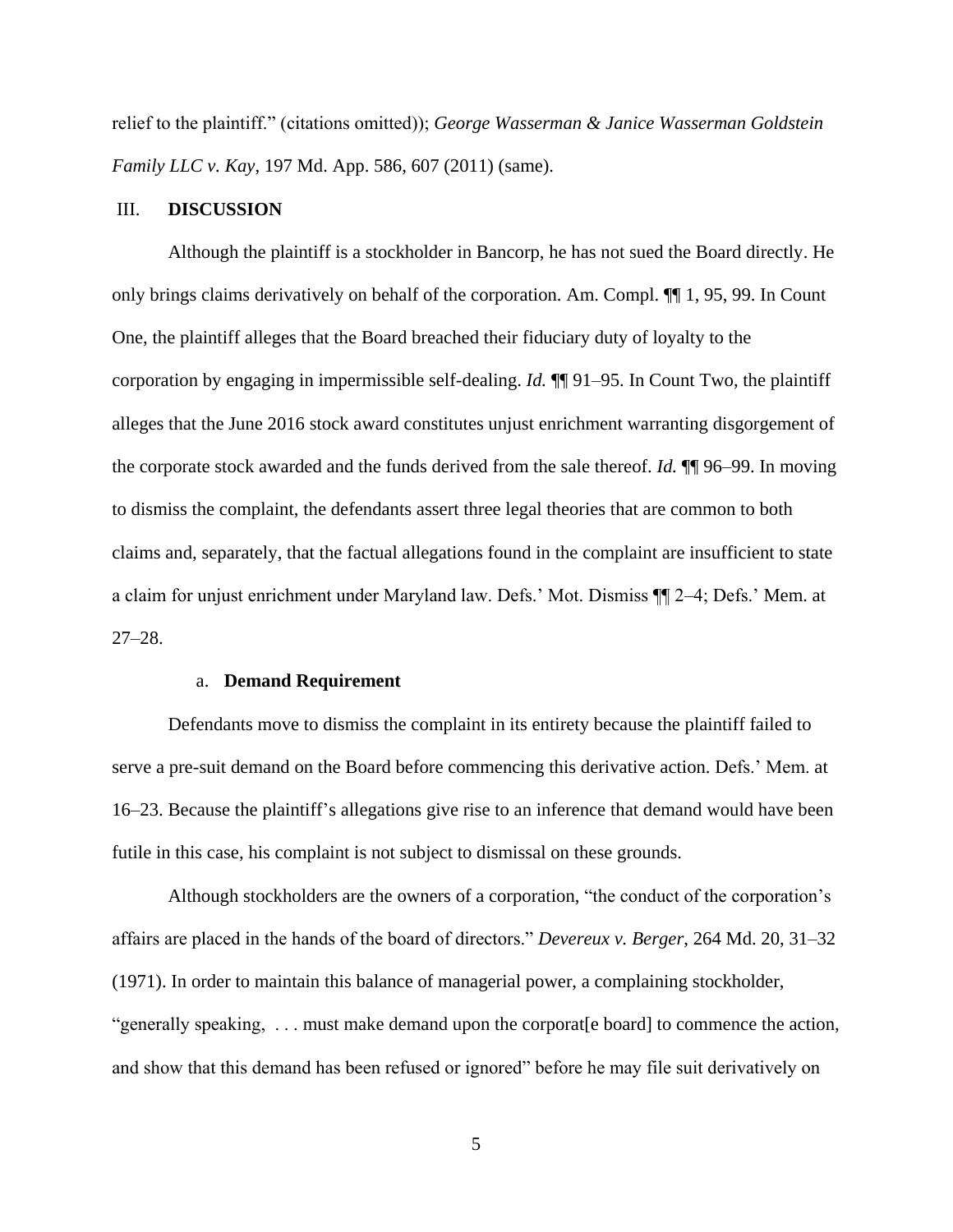behalf of the company. *Parish v. Md. & Va. Milk Producers Ass'n*, 250 Md. 24, 81–82 (1968); *Oliveira v. Sugarman*, No. 24-C-14-001243, 2014 WL 7780336 at \* 7 (Md. Cir. Ct. Oct. 30, 2014), *aff'd*, 226 Md. App. 524 (2016), *aff'd*, 451 Md. 208 (2017) ("[P]rior to initiating a lawsuit, a shareholder of a corporation must 'allege and prove he requested the directors to institute suit in the name of the corporation, and they refused.'" (quoting *Waller v. Waller*, 187 Md. 185, 192 (1946)). Failure to serve a pre-suit demand can result in the dismissal of a derivative complaint. *Werbowsky v. Collomb*, 362 Md. 581, 620–21 (2001) ("Obviously, if the complaint fails to allege sufficient facts which, if true, would demonstrate the futility of a demand, it is entirely appropriate to terminate the action on a motion to dismiss.").

In this case, it is uncontested that the plaintiff did not serve the Board with a pre-suit demand. Am. Compl. ¶ 87. The dispute is whether the plaintiff has alleged facts sufficient to generate an inference that demand was excused as futile.

Futility is the only exception to Maryland's demand requirement. *George Wasserman & Janice Wasserman Goldsten Family LLC v. Kay*, 197 Md. App. 586, 611 (2011) ("Shareholders can avoid the demand requirement *only* if demand is excused as 'futile.'" (emphasis added) (quoting *Bender v. Schwartz*, 172 Md. App. 648, 666 (2007)). The futility exception is "very limited" and is

to be applied only when the allegations or evidence clearly demonstrate, in a very particular manner, either that (1) a demand, or a delay in awaiting a response to a demand, would cause irreparable harm to the corporation, or (2) a majority of the directors are so personally and directly conflicted or committed to the decision in dispute that they cannot reasonably be expected to respond to a demand in good faith and within the ambit of the business judgment rule.

*Werbowsky*, 362 Md. at 620; *Oliveira v. Sugarman*, 451 Md. 208, 229 (2017) (same) (quoting *Werbowsky*, 362 Md. at 620).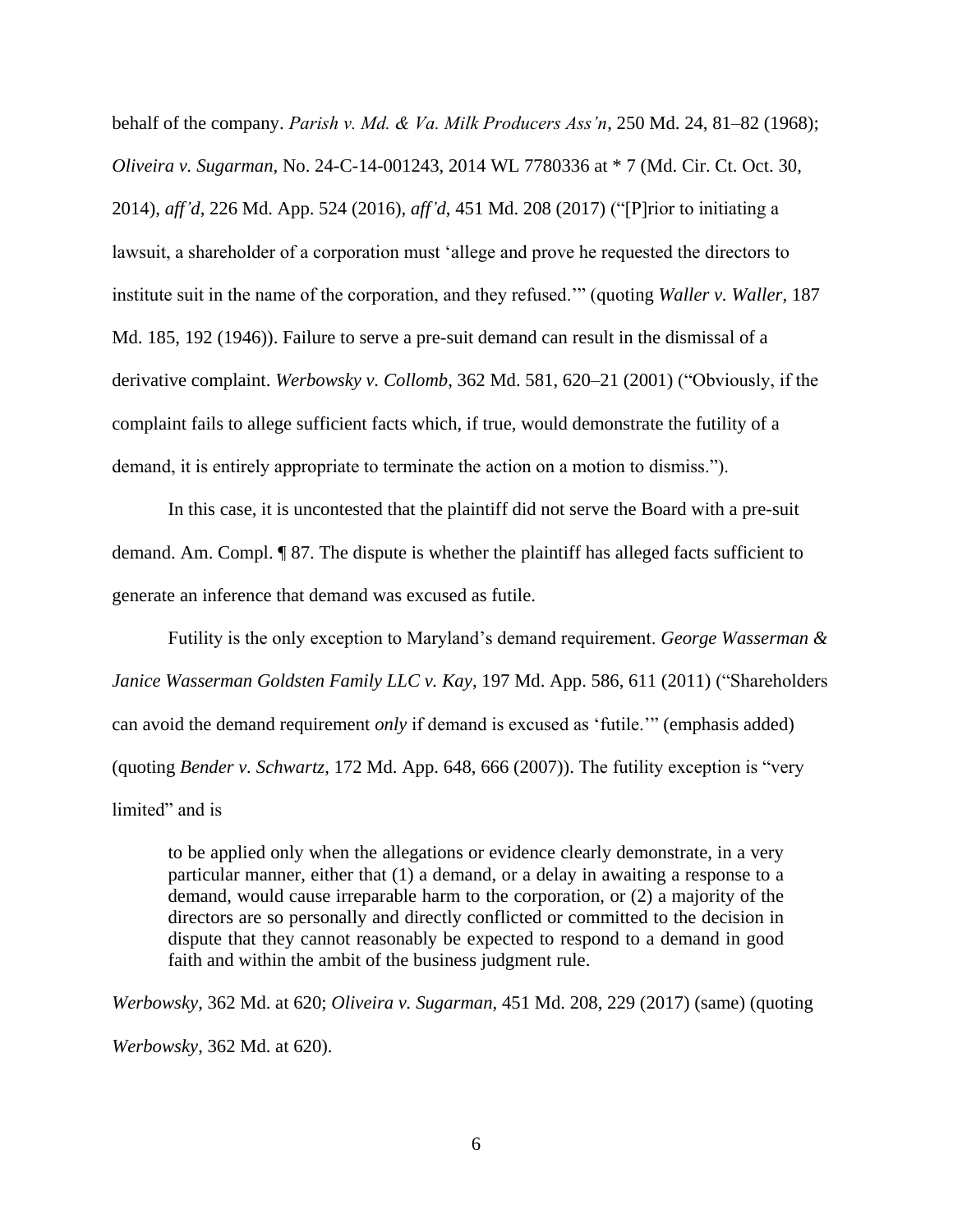The plaintiff alleges that demand is excused in this case because the *entire* Board "is personally and directly conflicted and interested in this litigation[ and] inherently committed to preserving their . . . self-compensation." Am. Compl. ¶ 88. The defendants counter that *no* member of the Board was disqualified because the mere fact that "[a] director . . . expects to derive a personal benefit from a corporate transaction" is insufficient to give rise to a disqualifying conflict. Defs.' Mem. at 19–20 (internal quotation marks omitted).

Although the demand futility exception "does not encompass every instance in which a majority of the board of directors is interested," *Oliveira*, 451 Md. at 229, the defendants concede that the *Werbowsky* standard is a matter of degree. It is indisputable that the defendants would have a conflict of interest in considering demand in this case. *Werbowsky*, 362 Md. 608 (stating that directors are conflicted where they "expect to derive [a] personal financial benefit" that will not "devolv[e] upon the corporation or all stockholders generally"); *see also, e.g.*, *Calma v. Templeton*, 114 A.3d 563, 576 (Del. Ch. 2015) ("[Courts are] skeptical than an individual can fairly and impartially consider whether to have the corporation initiate litigation challenging his or her own compensation . . . .") *and Oliveira*, 451 Md. at 222 n.4 ("[Maryland c]ourt[s] frequently look[ ] to Delaware courts for guidance on issues of corporate law."). Given the outsized nature of the award at issue, one can reasonably infer that the defendants are conflicted to a degree sufficient to excuse demand under *Werbowsky*. *See Weinberg ex rel. BioMed Realty Trust, Inc. v. Gold*, 838 F. Supp. 2d. 355, 360 (D. Md. 2012) ("It is certainly arguable that the . . . directors who . . . are beneficiaries of the [challenged] compensation plan are 'are so personally and directly conflicted . . . that they cannot reasonably be expected to respond to a demand in good faith and within the ambit of the business judgment rule.'" (quoting *Werbowsky*, 362 Md. at 620)).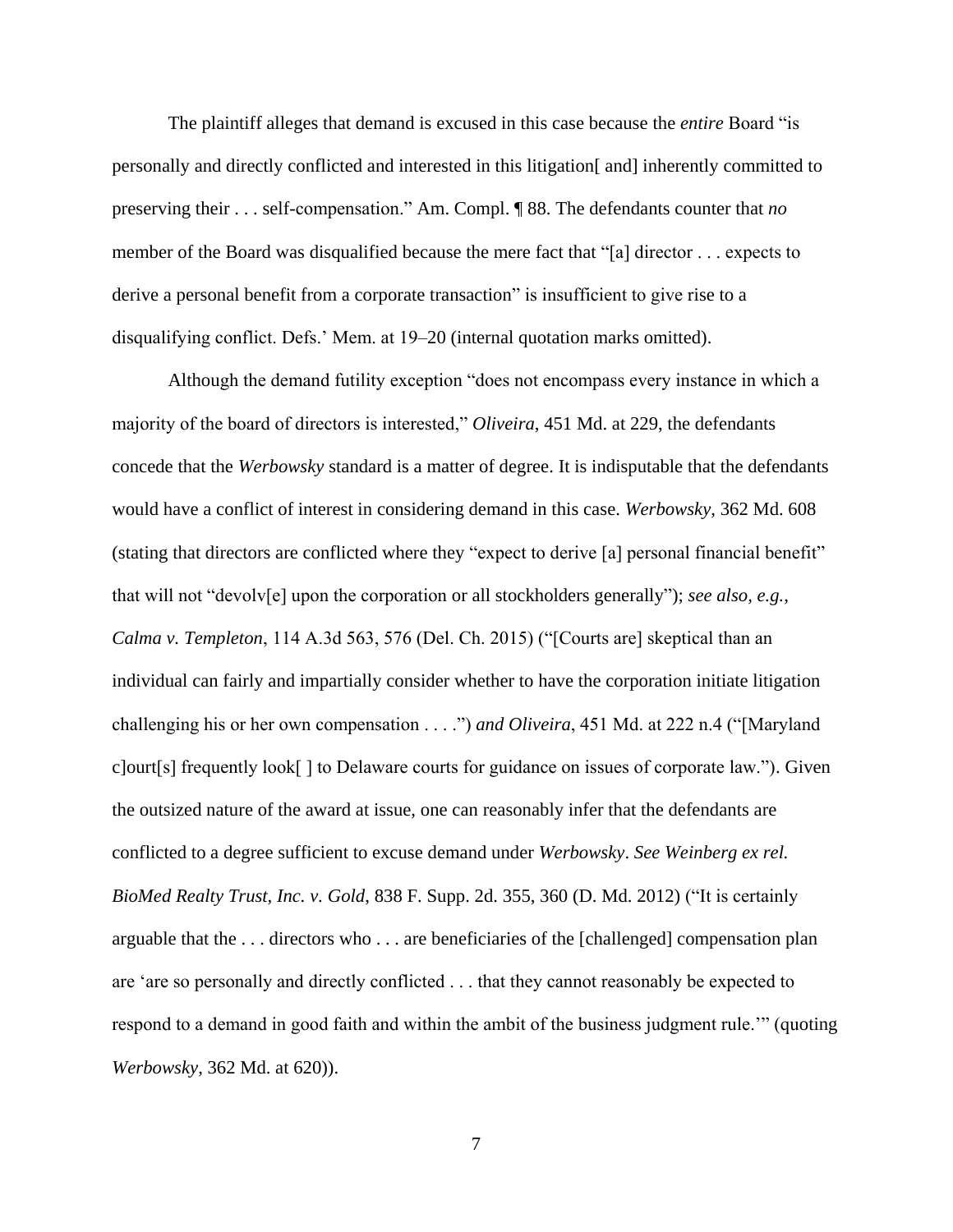In the alternative, the defendants argue that the Court should remain untroubled by the plaintiff's allegations of self-dealing because they implicate less than a majority of the Board. *See* Defs.' Mem. at 19. Because the June 2016 stock award was recommended by the Board's four-member Compensation Committee, the defendants argue, demand was not futile: at least a bare majority of Bancorp's nine-member board of directors would have been able to fairly consider the plaintiff's pre-suit demand. *Id.*

The first flaw in the defendants' logic is that it is out of step with the facts alleged in the complaint. Bancorp's Compensation Committee is assigned two tasks: to make "recommendations to the Board from time to time regarding the compensation of non-employee directors," Am. Compl. ¶ 32 (internal quotation mark omitted), and to "determine[ ] the compensation of [Bancorp]'s executive officers," *id.* ¶ 36. Construed in the light most favorable to the plaintiff, these allegations give rise to an inference that, at least insofar as concerns nonemployee directors, the June 2016 stock award was recommended by the Committee but *approved* by the Board as a whole.

The second flaw is that the defendants' logic is out of step with the law. Demand futility does not turn on whether a majority of the Board was involved in *making* a challenged decision. *Werbowsky*, 362 Md. at 620; *Weinberg*, 838 F. Supp. 2d. at 360 ("[M]ere participation in or approval of the challenged transaction by directors does not excuse demand." (citing *Werbowsky*)). The question is whether a majority of the Board has a personal interest in *not disturbing* the decision that is sufficiently significant to overwhelm their better judgment. *See id.*; *accord In re Regions Morgan Keegan Securities, Derivative, ERISA Litig.*, 694 F. Supp. 2d 879, 884 (W.D. Tenn. 2010) (concluding that, under Maryland law, a change in board composition would not require "a plaintiff in a pending suit to make demand on the new board").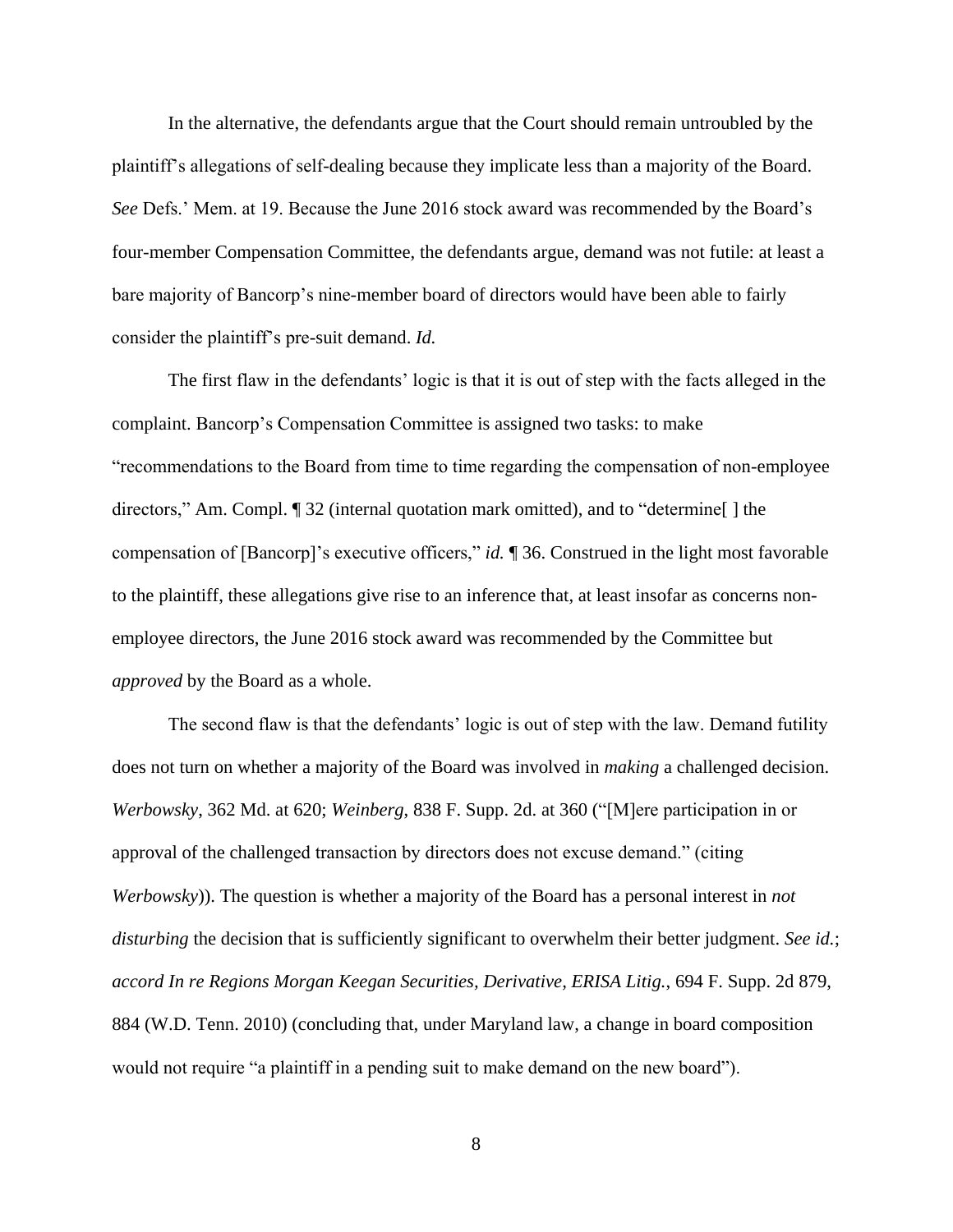Each member of the Board has a personal financial interest in the June 2016 stock award in excess of \$900,000. Am. Compl. ¶ 46. The plaintiff avers that defendant Cuddy's interest in the June 2016 stock award is nearly four times larger than his total compensation in 2015, *compare id.* ¶ 37 *with* ¶ 66, and that the non-employee defendants' interest in the stock award is more than eleven times larger than their average total compensation in 2015, *compare id.* ¶ 35 *with* ¶ 46. Especially in light of its disproportionate relationship to their prior annual compensation, the sizable personal financial benefit that Board members stand to realize if the June 2016 stock award remains undisturbed is sufficient to give rise to an inference that the Board "cannot reasonably be expected to respond to a demand in good faith and within the ambit of the business judgment rule." *Werbowsky*, 362 Md. at 620; *Weinberg*, 838 F. Supp. 2d at 360.

In marshalling against this conclusion, the defendants warn that to permit this suit to proceed "would allow a single shareholder plaintiff to challenge every decision by a compensation committee with respect to director compensation and gut the demand requirement." Defs.' Reply at 6. The defendants' concerns are overstated. The fact that the complaint alleges sufficient facts regarding demand futility to survive a motion to dismiss does not conclusively determine whether demand was, in fact, futile. *Werbowsky*, 362 Md. at 621 ("[T]he issue [of demand futility] is not foreclosed simply because the complaint is sufficient."). To survive a 2-322(b)(2) motion, the plaintiff's allegations need only give rise to a *reasonable inference* of demand futility. *See Arffa*, 404 Md. at 381 ("[A motion to dismiss should be granted] only if the alleged facts and permissible inferences, so viewed, would, if proven, nonetheless fail to afford relief to the plaintiff." (citations omitted)); *Werbowsky*, 362 Md. at 620–21 ("Obviously, if the complaint fails to allege sufficient facts which, if true, would demonstrate the futility of a demand, it is entirely appropriate to terminate the action on a motion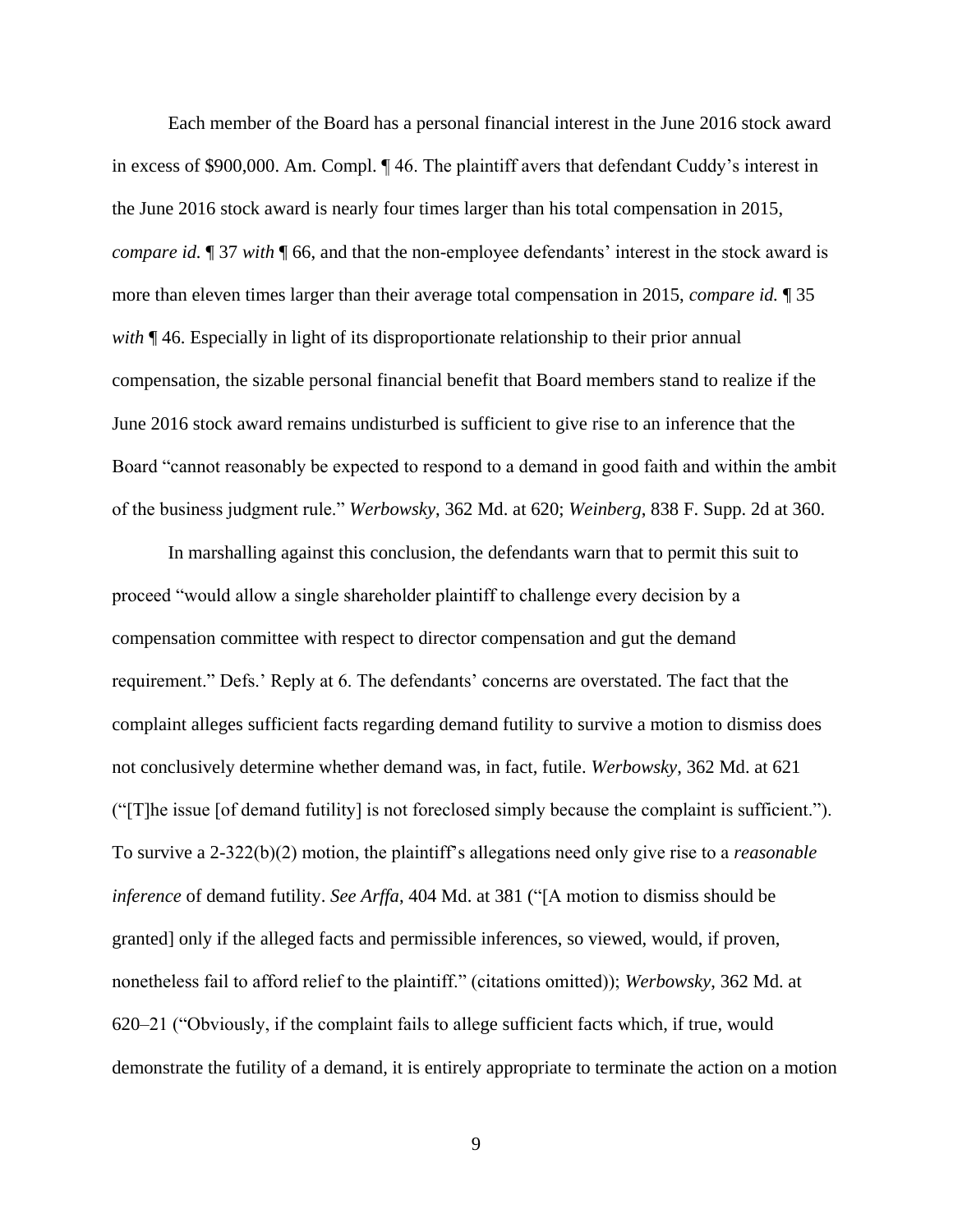to dismiss."). Before he may put his case to the jury, the plaintiff bears the additional burden of *proving* futility. *Id.* at 621 ("Demand futility . . . is a preliminary issue . . . that needs to be resolved before the court undertakes to consider the merits, and, as the plaintiffs conceded, that is resolvable by the court, not a jury."). The defendants will have at least two opportunities to test plaintiff's allegations of futility against the evidence before this case could proceed to trial. *Id.* at 621–22 (sanctioning consideration of demand futility pursuant to both Maryland Rules 2-501 and 2-502).

Nor is a complaint per se sufficient to excuse demand merely because it pertains to director compensation. The complaint *in this case* is sufficient because, in alleging that the June 2016 stock award provided non-employee directors more than a decade's typical compensation in a single transaction, it generates an inference that the Board cannot reasonably be expected to respond in good faith to a demand that they relinquish its benefits. *See id.* at 620. The defendants could counteract this inference by producing evidence that, for example, shows that their income from non-Bancorp sources was sufficiently large that the June 2016 stock award would not overwhelm their better corporate judgment. *Id.* ("[The futility exception is] to be applied only when the allegations or evidence clearly demonstrate, in a very particular manner, ... that ... a majority of the directors are *so personally and directly conflicted or committed to the decision in dispute* that *they cannot reasonably be expected to respond to a demand in good faith and within the ambit of the business judgment rule*." (emphasis added)). It would not be sufficient for a plaintiff to allege that corporate directors voted to pay themselves. It is sufficient that *this* plaintiff has alleged that Bancorp's corporate directors voted themselves a *windfall*.

The defendants also argue that the Board's interest is irrelevant in determining whether demand was futile because even a conflicted board could have formed a special litigation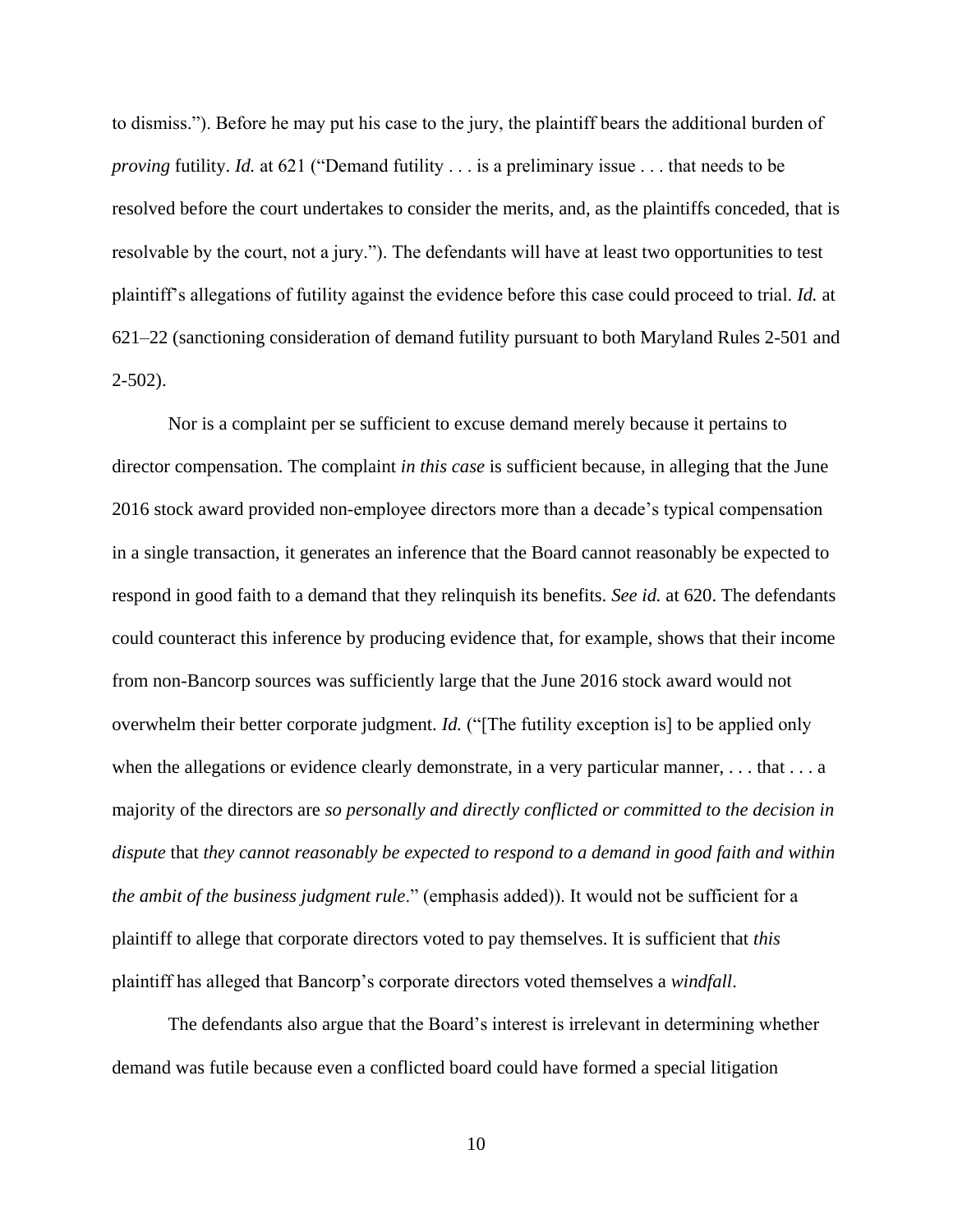committee "composed of independent, disinterested directors" to consider the plaintiff's demand. Defs.' Mem. at 21–22 (citing *Boland v. Boland*, 423 Md. 296, 332 (2011) (discussing special litigation committees conceptually)). As the plaintiff notes, the defendants' position is tantamount to "claim[ing] that demand is never futile because a board should always be given an opportunity to appoint such a committee." P.,'s Opp'n at 15. Although the demand futility exception is disfavored by Maryland courts, the Court of Appeals recently reaffirmed its existence. *Oliveira*, 451 Md. at 229. This Court cannot independently extinguish it.

For the foregoing reasons, the allegations contained in the Amended Complaint are sufficient to give rise to an inference that demand was excused as futile in this case. The Court will deny the motion to dismiss on these grounds.

### b. **Business Judgment Rule**

In the alternative, the defendants move to dismiss the complaint because, they allege, its allegations are insufficient to rebut the presumption of good faith afforded corporate directors by the business judgment rule. Defs.' Mem. at 23–26. The rule—codified in Maryland as § 2-405.1 of the Corporations & Associations article—provides "a presumption that directors of a corporation acted in good faith and in the best interest of the corporation." *Wittman v. Crooke*, 120 Md. App. 369, 376 (1998). The demand requirement is an outgrowth of this presumption. *See Boland*, 423 Md. at 328.

In these circumstances, the business judgment rule "has no application." *See Werbowsky*,

362 Md. at 609. The rule's

protection . . . can be claimed only by "disinterested directors whose conduct otherwise meets the tests of business judgment." From the standpoint of interest, "this means that directors can neither appear on both sides of a transaction nor expect to derive any personal financial benefit from it in the sense of self-dealing, as opposed to a benefit which devolves upon the corporation or all stockholders generally." Accordingly, if that kind of director interest is present and the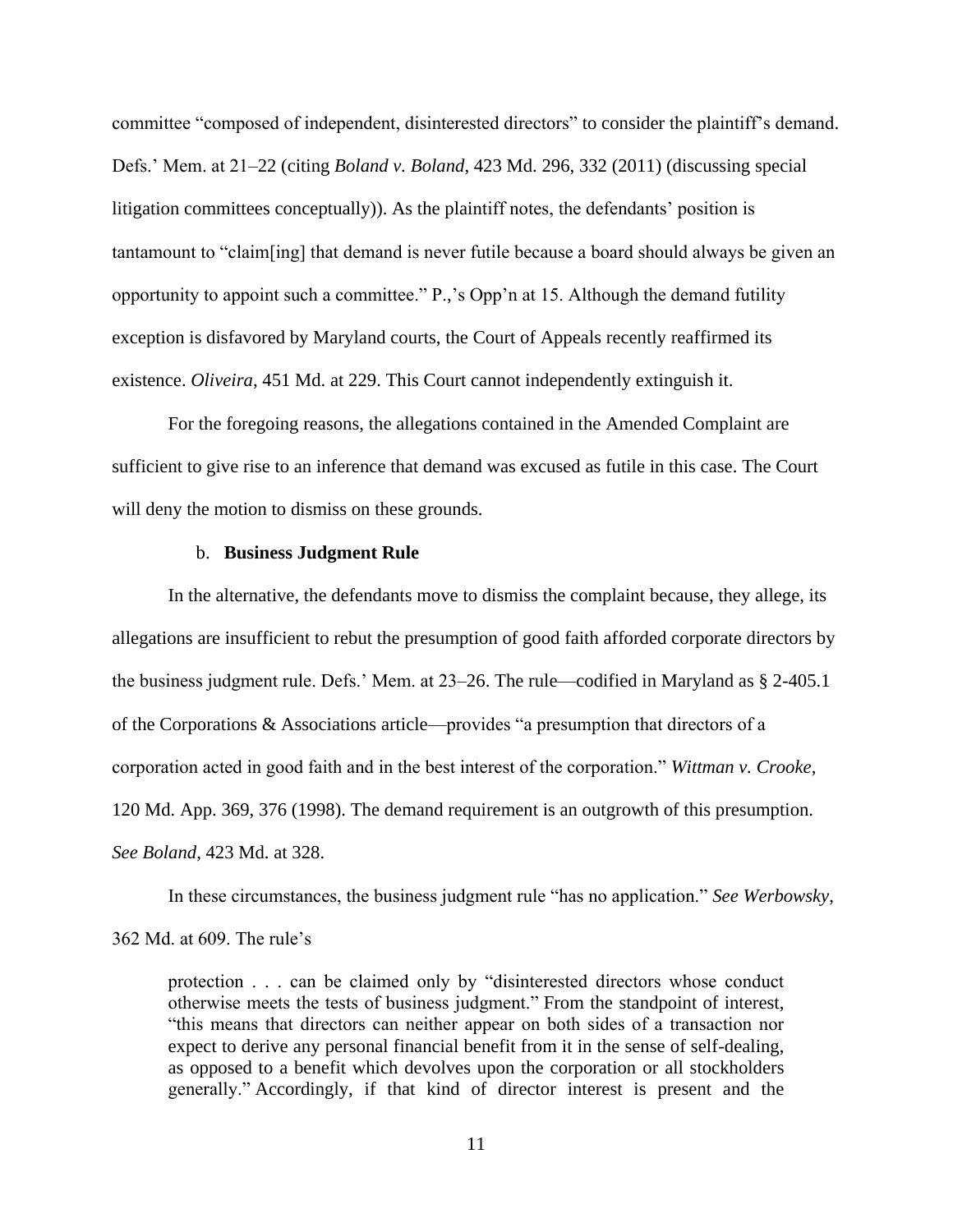transaction is not approved by a majority consisting of disinterested directors, the business judgment rule *has no application*.

*Id.* (emphasis added) (quoting *Aronson v. Lewis*, 473 A.2d 805, 812 (Del. 1984)). As explored in greater detail above, the entire nine-member board stands on both sides of the 2016 stock award. At least for purposes of the motion to dismiss, their vote in favor of the award is not entitled to the protection of the § 2-405.1 business judgment rule.

# c. **Shareholder Ratification**

The defendants argue that the plaintiff's claims are barred because the June 2016 stock award was, they contend, ratified by Bancorp's stockholders. Defs.' Mem. at 26–27. Maryland law shields transactions between a corporation and its directors against stockholder derivative suits if, after the directors' interest is disclosed, the "transaction is authorized, approved, or ratified by a majority of the votes cast by the [disinterested] stockholders entitled to vote." Md. Code Ann., Corps. & Ass'ns  $\S$  2-419(a) & (b)(1)(ii). On April 21, 2016, Bancorp stockholders approved the Board's proposed Omnibus Incentive Plan (the "stock plan"), which set aside 3.5 million shares of Bancorp stock to be disbursed at the Board's discretion to corporate employees. Am. Compl.  $\P$  41–42. The defendants contend that in doing so, the stockholders approved of the June 2016 stock award. Defs.' Mem. at 26–27. "The [Bancorp] Board is not liable to [Bancorp] stockholders," the defendants assert, "for acting pursuant to and within the confines of a Stock Plan that was approved by a majority of disinterested [Bancorp] shareholders." *Id.* at 27.

The defendants misapprehend the issue. The plaintiff does not assert that adopting the June 2016 stock award was somehow beyond the Board's power, but instead that, in adopting it, the Board *abused* its power. P.,'s Opp'n at 16. That the June 2016 stock award was not *ultra vires* is no answer to an allegation of improper self-dealing. *See Werbowsky*, 362 Md. at 598–99 ("As a general rule, the business and affairs of a corporation are managed under the direction of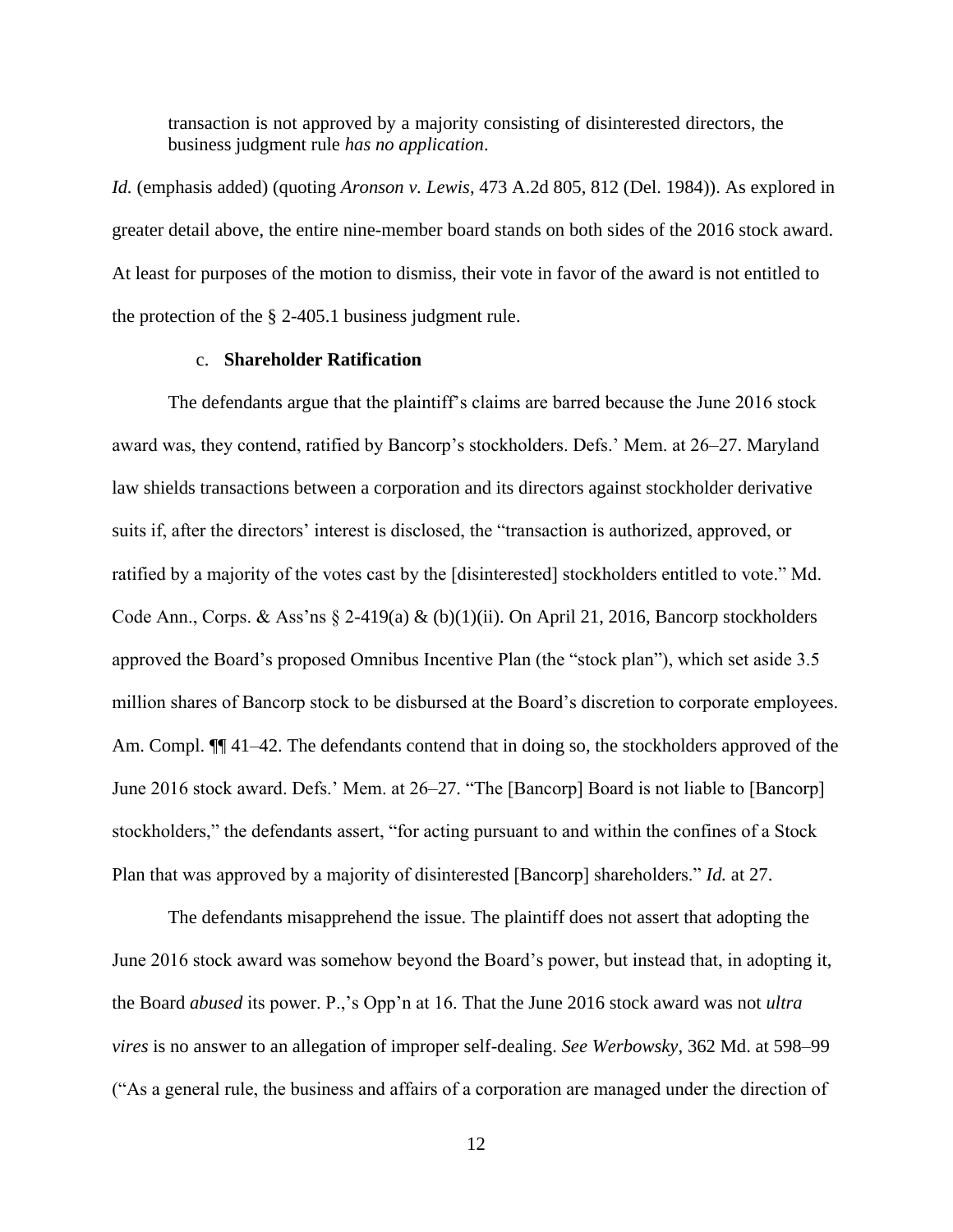its board of directors. . . . As a check on this broad managerial authority, [however,] directors are required to perform their duties in good faith . . . ."); *accord, e.g.*, *Calma v. Templeton*, 114 A.3d 563, 576 n.45 (Del. Ch. 2015) ("[The] grant of authority for directors to set their compensation, [is] not a statutory safe harbor . . . for director compensation decisions."); *Sample v. Morgan*, 914 A.2d 647, 664 (Del. Ch. 2007) ("[Directors'] authority must be exercised consistently with equitable principles of fiduciary duty.").

"Transactions between a corporation and any of its directors are not void or voidable as long as the transactions are disclosed to the shareholders *prior to* ratification by the majority of disinterested stockholders." *Wittman v. Crooke*, 120 Md. App. 369, 377 (1998) (emphasis added). The stock plan, however, "did not inform stockholders that the Board intended to give *themselves* a 'one-time' stock award of over 1 million shares of stock." Am. Compl. ¶ 41. Therefore, the April stockholder vote approving the stock *plan* was not "approval" of the June 2016 stock *award* within the meaning of and warranting protection under § 2-419.

#### d. **Count II**: **Unjust Enrichment**

Finally, the defendants ask that Count II of the Amended Complaint be dismissed because the plaintiff has "not adequately allege[d] the elements of an unjust enrichment claim." Defs.' Mem. at 28. To survive a motion to dismiss a claim for unjust enrichment, a complaint must allege (1) that a benefit was conferred by the plaintiff upon the defendant or defendants, (2) that the defendant(s) have appreciated or acknowledged the benefit, and (3) that the acceptance or retention of the benefit by the defendant(s) without payment of its value would, under the circumstances, be inequitable to the plaintiff. *E.g.*, *Everhart v. Miles*, 47 Md. App. 131, 136 (1980) (citing *Willison on Contracts* § 1479 (3d ed. 1970)). The plaintiff has alleged all three elements: he contends on behalf of Bancorp that the corporation gave to the defendants stock